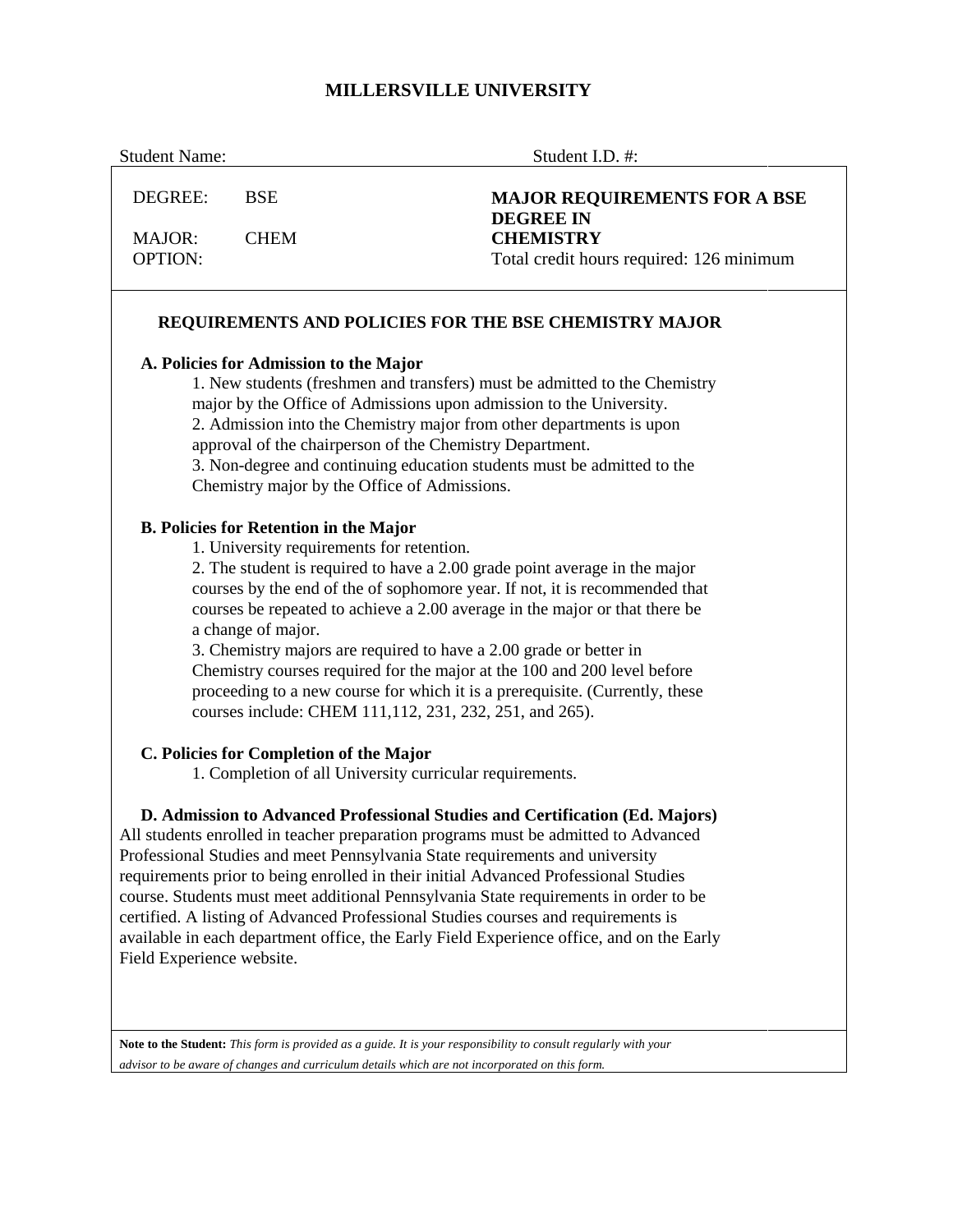### **MAJOR SEQUENCE AND DEGREE REQUIREMENTS**

Other Requirements: **55.0 Credits**

Major: **BSE CHEMISTRY** When applicable, up to six of the **REQUIRED**  Option: **RELATED** courses may be credited toward the Major Field Requirements: **41.0 Credits** Liberal Arts Core subject to normal distribution rules.

| Course                                           | No. | Short Title                           | C.H. | Grade | Course      | No.            | Short Title                                       | C.H. | Grade |
|--------------------------------------------------|-----|---------------------------------------|------|-------|-------------|----------------|---------------------------------------------------|------|-------|
| <b>REQUIRED CHEMISTRY COURSES (41.0 Credits)</b> |     |                                       |      |       |             |                |                                                   |      |       |
|                                                  |     |                                       |      |       |             |                | <b>REQUIRED RELATED (22.0 credits)</b>            |      |       |
| <b>CHEM</b>                                      | 111 | Intro Chemistry I                     | 4.0  |       |             |                | Mathematics (12.0 credits)                        |      |       |
| <b>CHEM</b>                                      | 112 | Intro Chemistry II                    | 4.0  |       | <b>MATH</b> | 161            | Calculus I                                        | 4.0  |       |
| <b>CHEM</b>                                      | 188 | Freshman Seminar                      | 1.0  |       | <b>MATH</b> | 211            | Calculus II                                       | 4.0  |       |
| <b>CHEM</b>                                      | 231 | Organic Chem I                        | 4.0  |       | <b>MATH</b> | 311            | Calculus III                                      | 4.0  |       |
| <b>CHEM</b>                                      | 232 | Organic Chem II                       | 4.0  |       |             |                |                                                   |      |       |
| <b>CHEM</b>                                      | 251 | Inorganic Chem I                      | 3.0  |       |             |                | Physics (10.0 credits)                            |      |       |
| <b>CHEM</b>                                      | 265 | <b>Quant Analysis</b>                 | 4.0  |       | <b>PHYS</b> | 231            | Physics I with Calc                               | 5.0  |       |
| <b>CHEM</b>                                      | 326 | <b>Biochemistry I</b>                 | 4.0  |       | <b>PHYS</b> | 232            | Physics II with Calc                              | 5.0  |       |
| <b>CHEM</b>                                      | 341 | Physical Chem I                       | 4.0  |       |             |                |                                                   |      |       |
| <b>CHEM</b>                                      | 342 | Physical Chem II                      | 4.0  |       |             | <b>Biology</b> |                                                   |      |       |
| <b>CHEM</b>                                      | 375 | <b>Environmental Chem</b>             | 4.0  |       |             |                | Demonstrate competency in Biology 100*            |      |       |
| <b>CHEM</b>                                      | 487 | Seminar in Chem I                     | 0.5  |       |             |                |                                                   |      |       |
| <b>CHEM</b>                                      | 488 | Seminar in Chem II                    | 0.5  |       |             |                | *Competency may be demonstrated by one of the     |      |       |
|                                                  |     |                                       |      |       | following:  |                |                                                   |      |       |
|                                                  |     |                                       |      |       |             |                | 1) a course grade of "A" or "B" in AP Biology     |      |       |
|                                                  |     |                                       |      |       |             |                | 2) a score of 3 or better in the national AP exam |      |       |
|                                                  |     |                                       |      |       |             |                | 3) a successful score on the CLEP exam            |      |       |
|                                                  |     |                                       |      |       |             |                | 4) a passing grade for General Biology (BIOL 100) |      |       |
|                                                  |     | PROFESSIONAL EDUCATION (33.0 Credits) |      |       |             |                |                                                   |      |       |
| <b>EDFN</b>                                      | 211 | Found. Modern. Ed.                    | 3.0  |       |             |                | General Education Perspectives requirement not    |      |       |
| <b>EDFN</b>                                      | 241 | Psyc. Found. Teach.                   | 3.0  |       |             |                | required for BSE majors declared as of Fall 2006  |      |       |
| <b>EDSE</b>                                      | 321 | Issues in Sec. Educ.                  | 3.0  |       |             |                |                                                   |      |       |
| <b>EDFN</b>                                      | 330 | Instr. Techn. Design                  | 3.0  |       |             |                |                                                   |      |       |
| <b>EDSE</b>                                      | 340 | Cntnt. Area Litrcy Divers. Class      | 3.0  |       |             |                |                                                   |      |       |
| <b>SPED</b>                                      | 346 | Sec. Stdns. w. Disab. Inclu. Sttgs.   | 3.0  |       |             |                |                                                   |      |       |
| <b>EDSE</b>                                      | 435 | <b>Teaching Science</b>               | 3.0  |       |             |                |                                                   |      |       |
| <b>EDSE</b>                                      | 461 | <b>Student Teaching</b>               | 9.0  |       |             |                |                                                   |      |       |
| ${\rm EDSE}$                                     | 471 | Different Instr. in Class             | 3.0  |       |             |                | <b>General Electives (as necessary)</b>           |      |       |
|                                                  |     |                                       |      |       |             |                |                                                   |      |       |
|                                                  |     |                                       |      |       |             |                |                                                   |      |       |
|                                                  |     |                                       |      |       |             |                |                                                   |      |       |
|                                                  |     |                                       |      |       |             |                |                                                   |      |       |
|                                                  |     |                                       |      |       |             |                |                                                   |      |       |
|                                                  |     |                                       |      |       |             |                |                                                   |      |       |
|                                                  |     |                                       |      |       |             |                |                                                   |      |       |
|                                                  |     |                                       |      |       |             |                |                                                   |      |       |
|                                                  |     |                                       |      |       |             |                |                                                   |      |       |
|                                                  |     |                                       |      |       |             |                |                                                   |      |       |
|                                                  |     |                                       |      |       |             |                |                                                   |      |       |